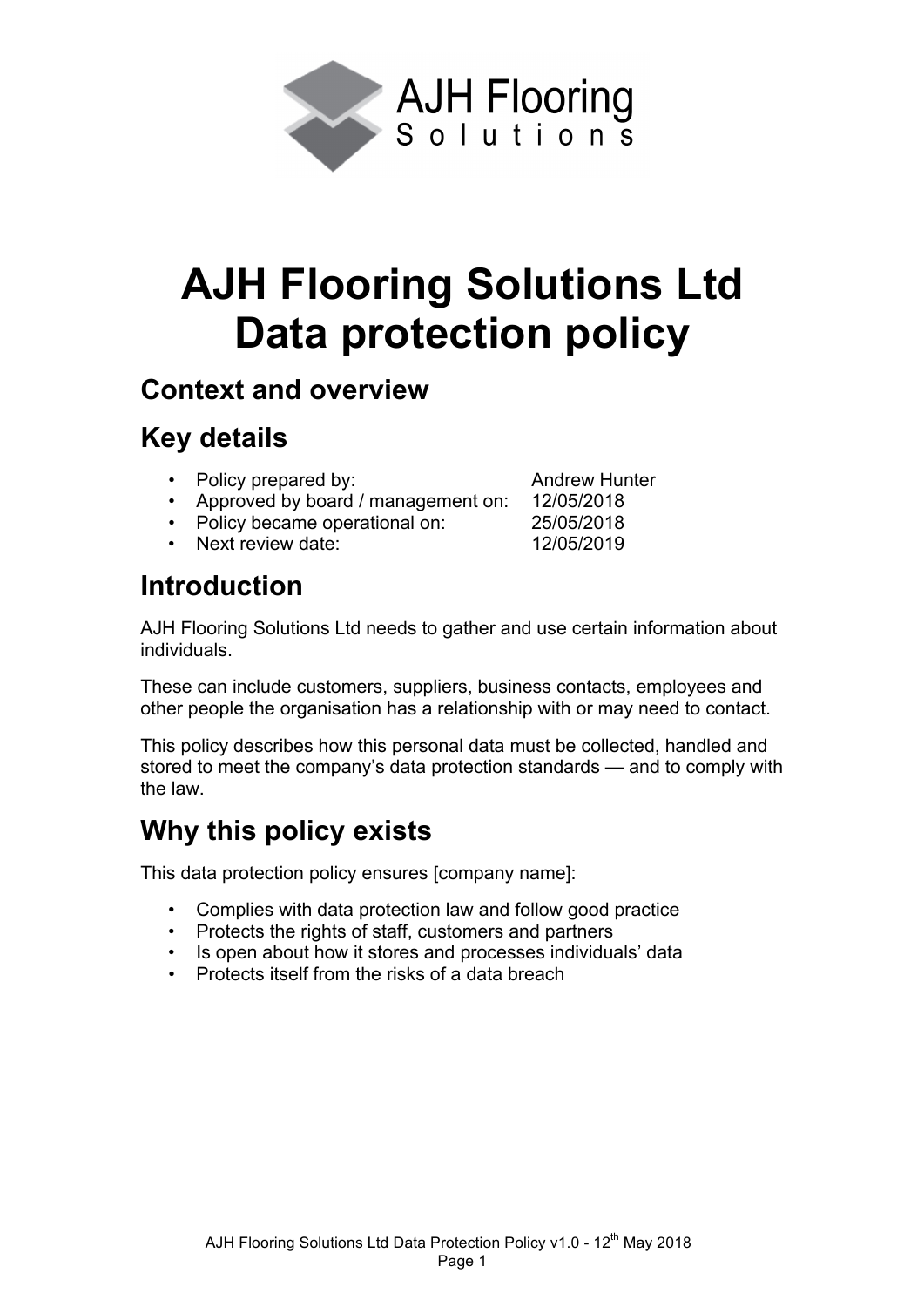## **Data protection law**

The Data Protection Act 1998 describes how organisations — including AJH Flooring Solutions Ltd— must collect, handle and store personal information.

These rules apply regardless of whether data is stored electronically, on paper or on other materials.

To comply with the law, personal information must be collected and used fairly, stored safely and not disclosed unlawfully.

The Data Protection Act is underpinned by eight important principles. These say that personal data must:

- 1. Be processed fairly and lawfully
- 2. Be obtained only for specific, lawful purposes
- 3. Be adequate, relevant and not excessive
- 4. Be accurate and kept up to date
- 5. Not be held for any longer than necessary
- 6. Processed in accordance with the rights of data subjects
- 7. Be protected in appropriate ways
- 8. Not be transferred outside the European Economic Area (EEA), unless that country or territory also ensures an adequate level of protection

#### **People, risks and responsibilities**

#### **Policy scope**

This policy applies to:

- The head office of AJH Flooring Solutions Ltd
- All branches of AJH Flooring Solutions Ltd
- All staff and volunteers of AJH Flooring Solutions Ltd
- All contractors, suppliers and other people working on behalf of AJH Flooring Solutions Ltd

It applies to all data that the company holds relating to identifiable individuals, even if that information technically falls outside of the Data Protection Act 1998. This can include:

- Names of individuals
- Postal addresses
- Email addresses
- Telephone numbers
- …plus any other information relating to individuals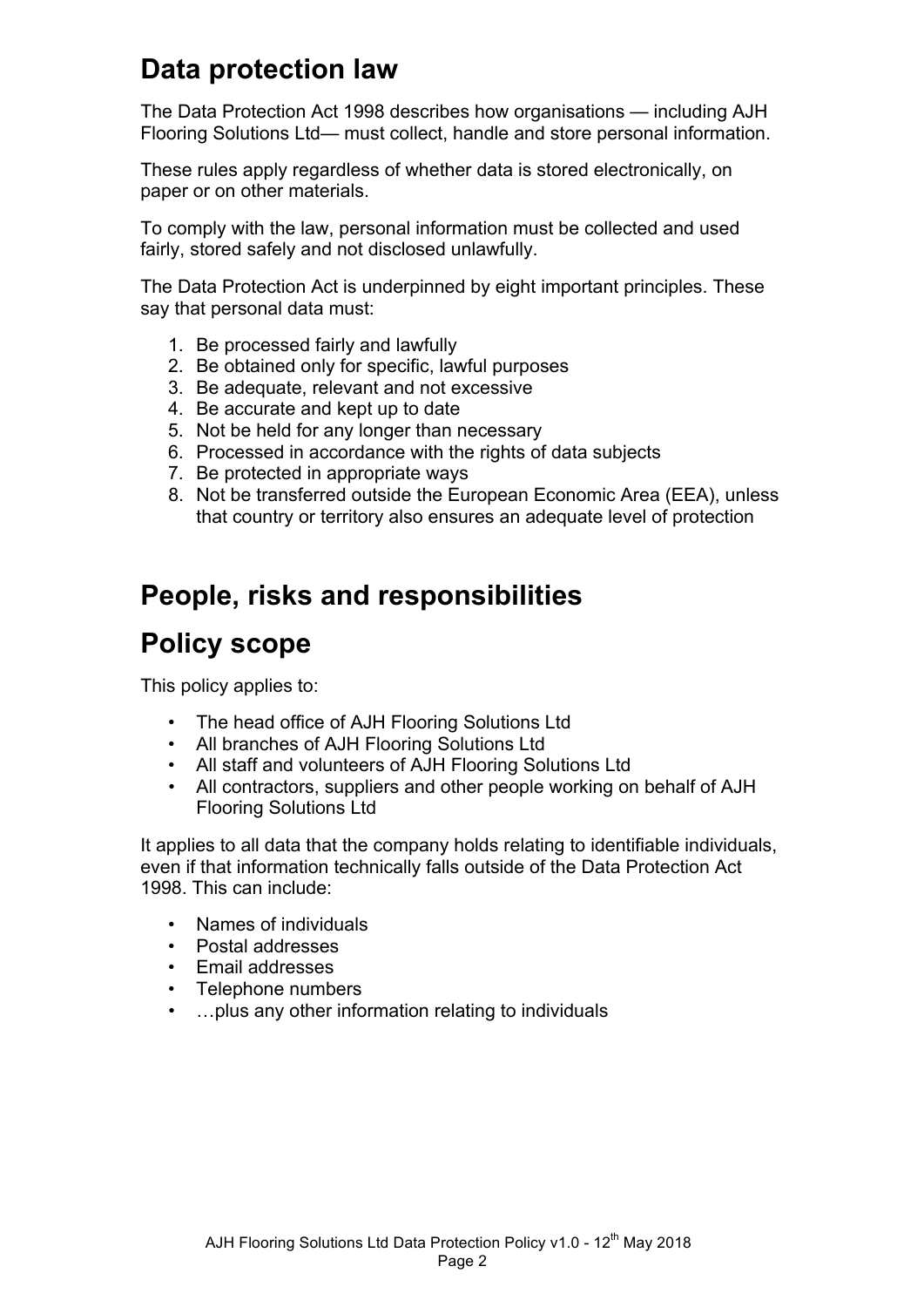# **Data protection risks**

This policy helps to protect AJH Flooring Solutions Ltd from some very real data security risks, including:

- **Breaches of confidentiality.** For instance, information being given out inappropriately.
- **Failing to offer choice.** For instance, all individuals should be free to choose how the company uses data relating to them.
- **Reputational damage.** For instance, the company could suffer if hackers successfully gained access to sensitive data.

# **Responsibilities**

Everyone who works for or with AJH Flooring Solutions Ltd has some responsibility for ensuring data is collected, stored and handled appropriately.

Each team that handles personal data must ensure that it is handled and processed in line with this policy and data protection principles.

However, these people have key areas of responsibility:

- The **board of directors** is ultimately responsible for ensuring that AJH Flooring Solutions Ltd meets its legal obligations.
- The **Managing Director, Andrew Hunter,** is responsible for:
	- Keeping the board updated about data protection responsibilities, risks and issues.
	- Reviewing all data protection procedures and related policies, in line with an agreed schedule.
	- Arranging data protection training and advice for the people covered by this policy.
	- Handling data protection questions from staff and anyone else covered by this policy.
	- Dealing with requests from individuals to see the data AJH Flooring Solutions Ltd holds about them (also called 'subject access requests').
	- Checking and approving any contracts or agreements with third parties that may handle the company's sensitive data.
- The **Managing Director, Andrew Hunter,** is responsible for:
	- Ensuring all systems, services and equipment used for storing data meet acceptable security standards.
	- Performing regular checks and scans to ensure security hardware and software is functioning properly.
	- Evaluating any third-party services the company is considering using to store or process data. For instance, cloud computing services.
- The **Managing Director, Andrew Hunter,** is responsible for:
	- Approving any data protection statements attached to communications such as emails and letters.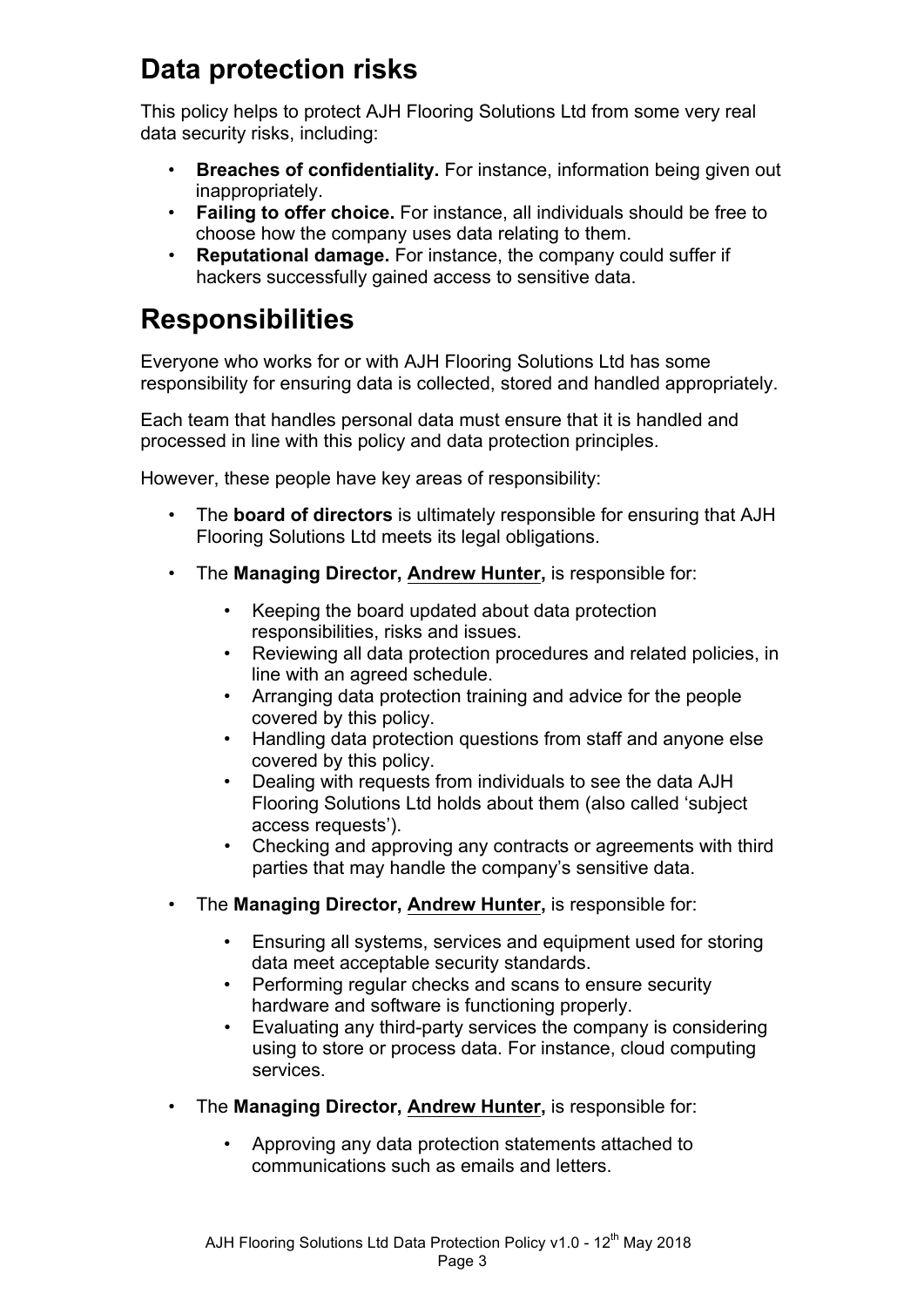- Addressing any data protection queries from journalists or media outlets like newspapers.
- Where necessary, working with other staff to ensure marketing initiatives abide by data protection principles.

# **General staff guidelines**

- The only people able to access data covered by this policy should be those who **need it for their work**.
- Data **should not be shared informally**. When access to confidential information is required, employees can request it from their line managers.
- AJH Flooring Solutions Ltd **will provide training** to all employees to help them understand their responsibilities when handling data.
- Employees should keep all data secure, by taking sensible precautions and following the guidelines below.
- In particular, **strong passwords must be used** and they should never be shared.
- Personal data **should not be disclosed** to unauthorised people, either within the company or externally.
- Data should be **regularly reviewed and updated** if it is found to be out of date. If no longer required, it should be deleted and disposed of.
- Employees **should request help** from their line manager or the data protection officer if they are unsure about any aspect of data protection.

#### **Data storage**

These rules describe how and where data should be safely stored. Questions about storing data safely can be directed to the IT manager or data controller.

When data is **stored on paper,** it should be kept in a secure place where unauthorised people cannot see it.

These guidelines also apply to data that is usually stored electronically but has been printed out for some reason:

- When not required, the paper or files should be kept **in a locked drawer or filing cabinet**.
- Employees should make sure paper and printouts are **not left where unauthorised people could see them**, like on a printer.
- **Data printouts should be shredded** and disposed of securely when no longer required.

When data is **stored electronically**, it must be protected from unauthorised access, accidental deletion and malicious hacking attempts:

• Data should be **protected by strong passwords** that are changed regularly and never shared between employees.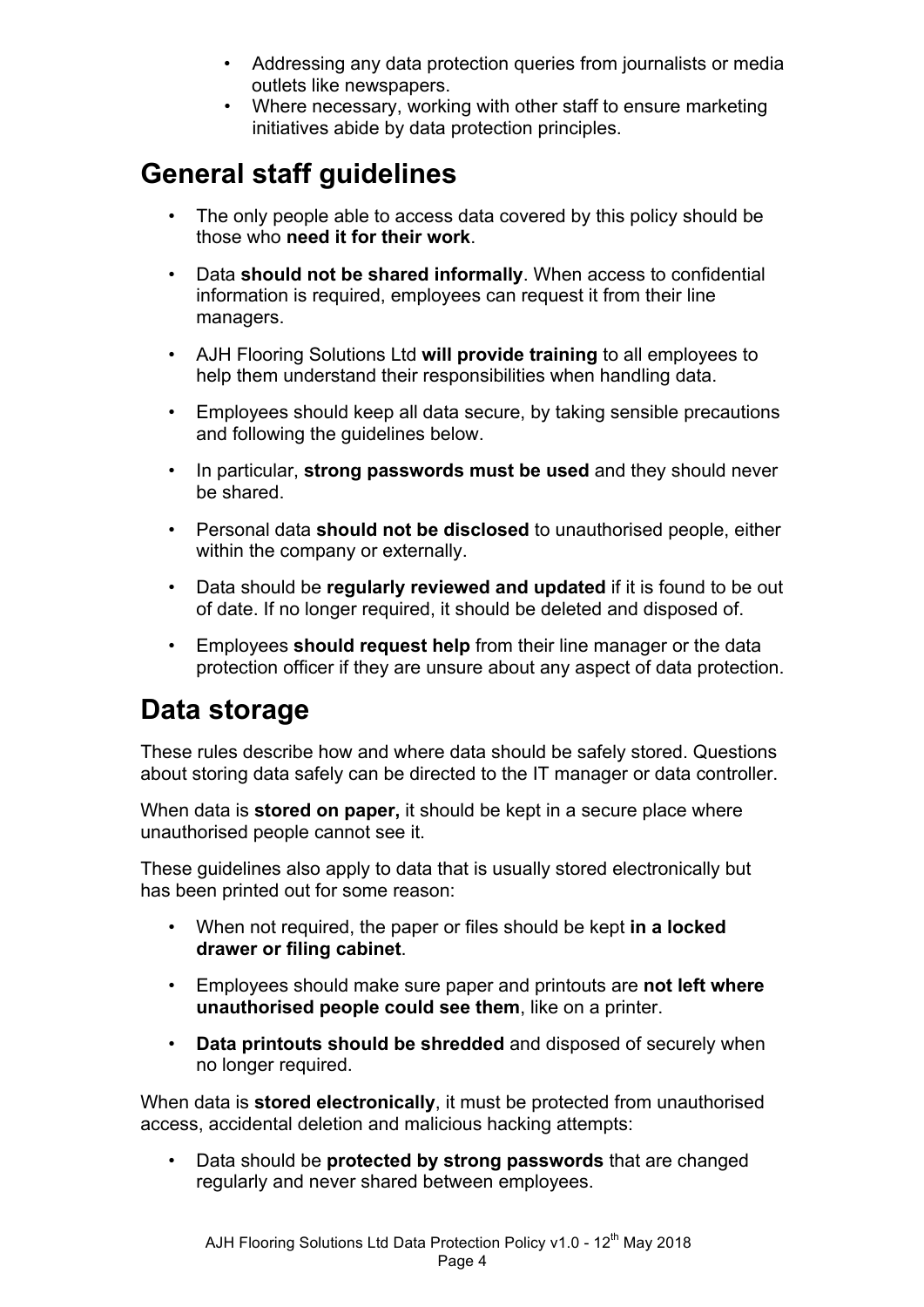- If data is **stored on removable media** (like a CD or DVD), these should be kept locked away securely when not being used.
- Data should only be stored on **designated drives and servers**, and should only be uploaded to an **approved cloud computing services**.
- Servers containing personal data should be **sited in a secure location**, away from general office space.
- Data should be **backed up frequently**. Those backups should be tested regularly, in line with the company's standard backup procedures.
- Data should **never be saved directly** to laptops or other mobile devices like tablets or smart phones.
- All servers and computers containing data should be protected by **approved security software and a firewall**.

#### **Data use**

Personal data is of no value to AJH Flooring Solutions Ltd unless the business can make use of it. However, it is when personal data is accessed and used that it can be at the greatest risk of loss, corruption or theft:

- When working with personal data, employees should ensure **the screens of their computers are always locked** when left unattended.
- Personal data **should not be shared informally**. In particular, it should never be sent by email, as this form of communication is not secure.
- Data must be **encrypted before being transferred electronically**. The IT manager can explain how to send data to authorised external contacts.
- Personal data should **never be transferred outside of the European Economic Area**.
- Employees **should not save copies of personal data to their own computers.** Always access and update the central copy of any data.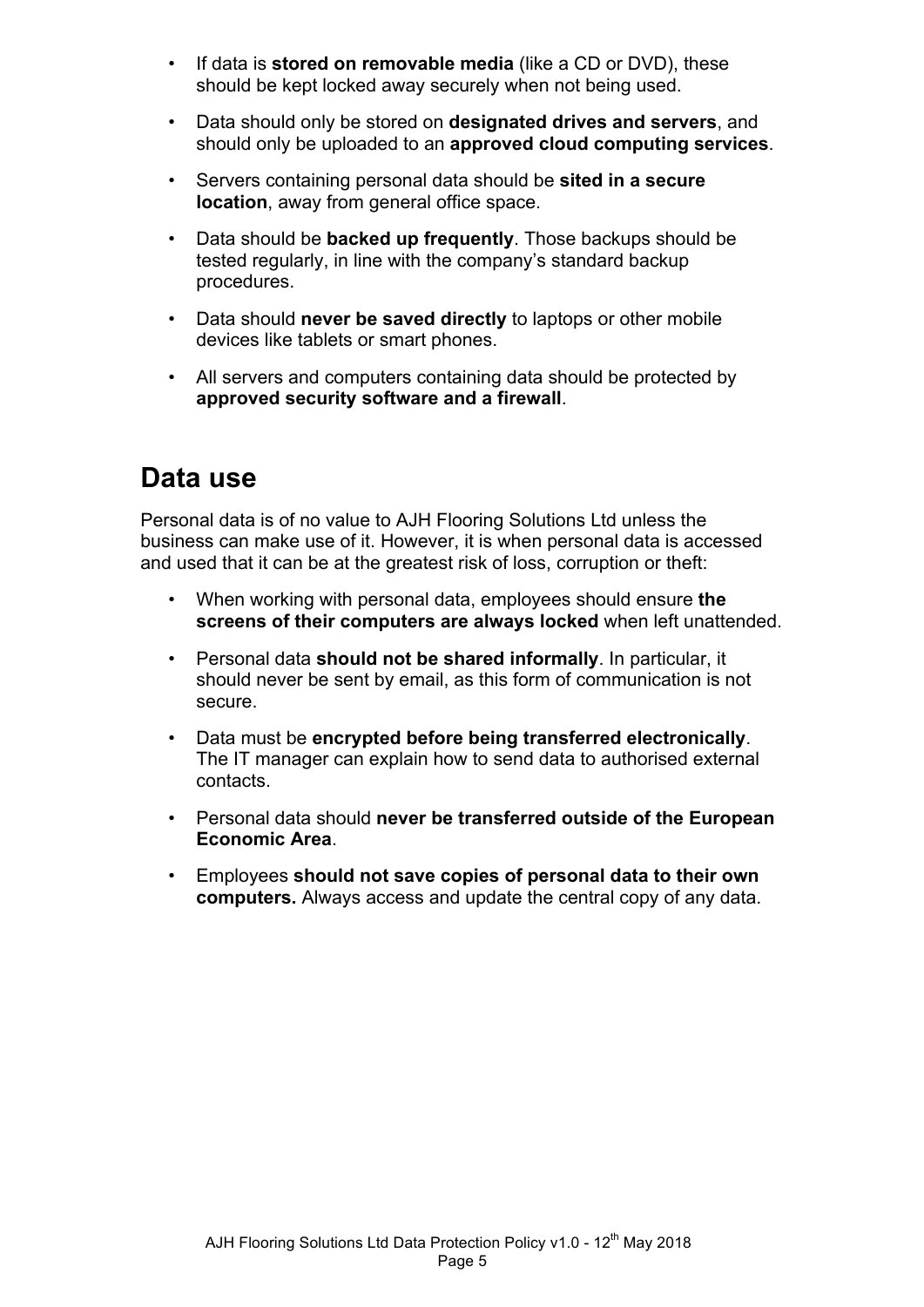#### **Data accuracy**

The law requires AJH Flooring Solutions Ltd to take reasonable steps to ensure data is kept accurate and up to date.

The more important it is that the personal data is accurate, the greater the effort AJH Flooring Solutions Ltd should put into ensuring its accuracy.

It is the responsibility of all employees who work with data to take reasonable steps to ensure it is kept as accurate and up to date as possible.

- Data will be held in **as few places as necessary**. Staff should not create any unnecessary additional data sets.
- Staff should **take every opportunity to ensure data is updated.** For instance, by confirming a customer's details when they call.
- AJH Flooring Solutions Ltd will make it **easy for data subjects to update the information** AJH Flooring Solutions Ltd holds about them. For instance, via the company website.
- Data should be **updated as inaccuracies are discovered**. For instance, if a customer can no longer be reached on their stored telephone number, it should be removed from the database.
- It is the marketing manager's responsibility to ensure **marketing databases are checked against industry suppression files** every six months.

## **Subject access requests**

All individuals who are the subject of personal data held by AJH Flooring Solutions Ltd are entitled to:

- Ask **what information** the company holds about them and why.
- Ask **how to gain access** to it.
- Be informed **how to keep it up to date.**
- Be informed how the company is **meeting its data protection obligations**.

If an individual contacts the company requesting this information, this is called a subject access request.

Subject access requests from individuals should be made by email, addressed to the data controller at info@terracecatering.co.uk. The data controller can supply a standard request form, although individuals do not have to use this.

Individuals will be charged £10 per subject access request. The data controller will aim to provide the relevant data within 14 days.

The data controller will always verify the identity of anyone making a subject access request before handing over any information.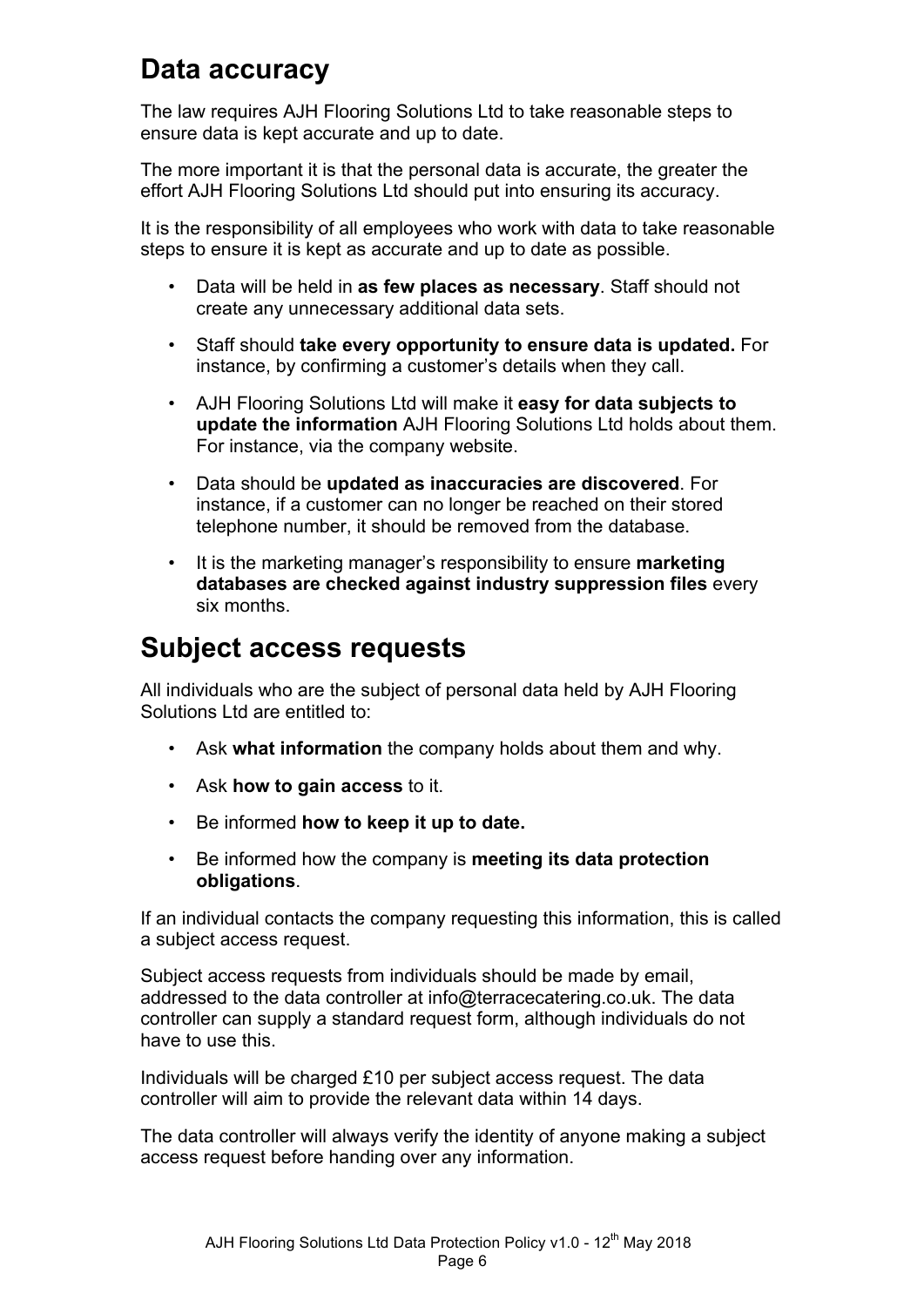## **Disclosing data for other reasons**

In certain circumstances, the Data Protection Act allows personal data to be disclosed to law enforcement agencies without the consent of the data subject.

Under these circumstances, AJH Flooring Solutions Ltd will disclose requested data. However, the data controller will ensure the request is legitimate, seeking assistance from the board and from the company's legal advisers where necessary.

# **Providing information**

AJH Flooring Solutions Ltd aims to ensure that individuals are aware that their data is being processed, and that they understand:

- How the data is being used
- How to exercise their rights

To these ends, the company has a privacy statement, setting out how data relating to individuals is used by the company.

[This is available on request. A version of this statement is also available on the company's website.]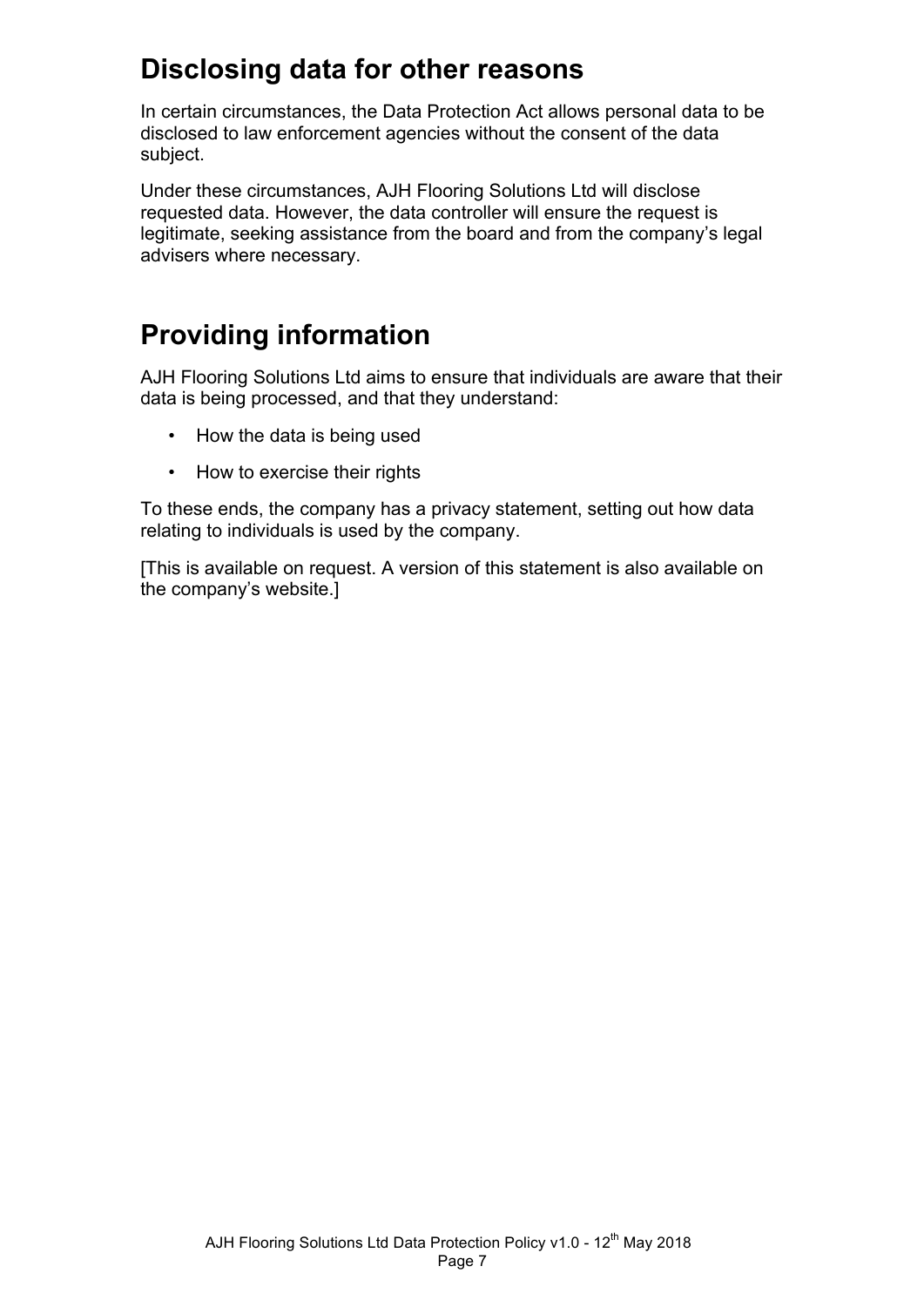## **Website Cookie & Privacy Policy**

This privacy policy is for this website, www.ajhflooring.co.uk, and served by AJH Flooring Solutions Ltd and governs the privacy of its users who choose to use it.

The policy sets out the different areas where user privacy is concerned and outlines the obligations & requirements of the users, the website and website owners. Furthermore the way this website processes, stores and protects user data and information will also be detailed within this policy.

# **The Website**

This website and its owners take a proactive approach to user privacy and ensure the necessary steps are taken to protect the privacy of its users throughout their visiting experience. This website complies to all UK national laws and requirements for user privacy.

# **Cookie Policy**

This website uses cookies to better the users experience while visiting the website. Where applicable this website uses a cookie control system allowing the user on their first visit to the website to allow or disallow the use of cookies on their computer / device. This complies with recent legislation requirements for websites to obtain explicit consent from users before leaving behind or reading files such as cookies on a user's computer / device.

The cookies in use to deliver Google Analytics service are described in the table below.

| Cookie Title                                | Description                                                                                                                                                                                                                                                         |
|---------------------------------------------|---------------------------------------------------------------------------------------------------------------------------------------------------------------------------------------------------------------------------------------------------------------------|
| utma                                        | These cookies are used to store information, such as what<br>time your current visit occurred, whether you have been to<br>the site before, and what site referred you to the web<br>page.                                                                          |
| utmb<br>Google<br>utmc<br>Analytics<br>utmv | These cookies contain no personally identifiable<br>information but they will use your computer's IP address to<br>know from where in the world you are accessing the<br>Internet.                                                                                  |
| utmz                                        | Google stores the information collected by these cookies<br>on servers in the United States. Google may transfer this<br>information to third-parties where required to do so by law,<br>or where such third-parties process the information on<br>Google's behalf. |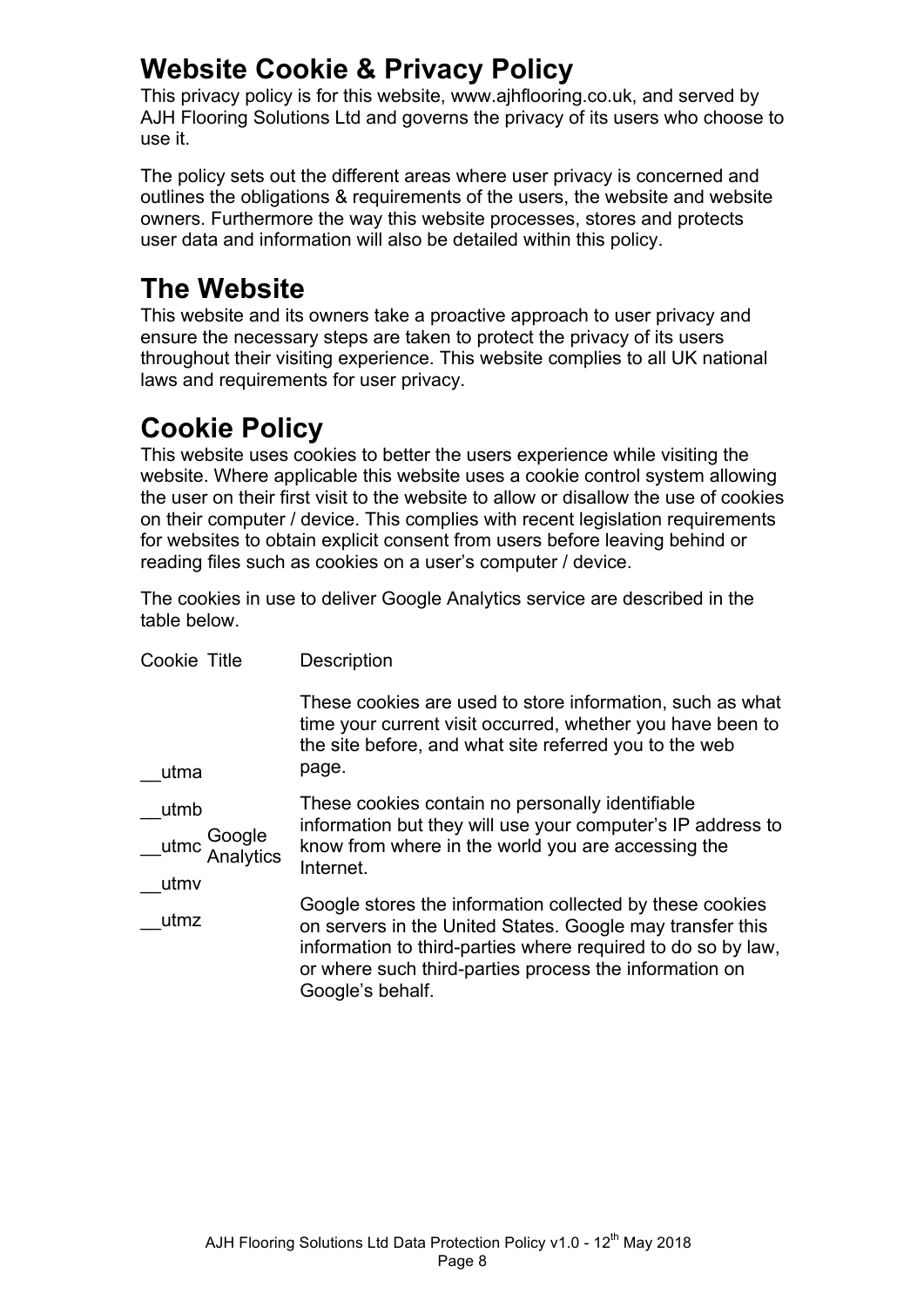# **Opt-out**

In order to provide website visitors with more choice on how data is collected by Google Analytics, Google has developed the Google Analytics Opt-out Browser Add-on. The add-on communicates with the Google Analytics JavaScript (ga.js) to stop data being sent to Google Analytics. The Google Analytics Opt-out Browser Add-on does not affect usage of the website in any other way. A link to further information on the Google Analytics Opt-out Browser Add-on is provided below for your convenience.

<http://tools.google.com/dlpage/gaoptout?hl=None>

For more information on the usage of cookies by Google Analytics please see the Google website. A link to the privacy advice for this product is provided below for your convenience.

<http://www.google.com/analytics/learn/privacy.html>

## **Disabling Cookies**

If you would like to restrict the use of cookies you can control this in your Internet browser. Links to advice on how to do this for the most popular Internet browsers are provided below for convenience and will be available for the Internet browser of your choice either online or via the software help (normally available via key F1).

Internet Explorer

<http://windows.microsoft.com/en-GB/windows7/Block-enable-or-allow-cookies>

Google Chrome

[https://support.google.com/chrome/bin/answer.py?hl=en](https://support.google.com/chrome/bin/answer.py?hl=en-GB&answer=95647&p=cpn_cookies)-[GB&answer=95647&p=cpn\\_cookies](https://support.google.com/chrome/bin/answer.py?hl=en-GB&answer=95647&p=cpn_cookies)

Mozilla Firefox

[http://support.mozilla.org/en-US/kb/Blocking%20cookies](http://support.mozilla.org/en-US/kb/Blocking cookies)

Apple Safari

<http://docs.info.apple.com/article.html?artnum=32467>

# **Contact & Communication**

Users contacting this website and/or its owners do so at their own discretion and provide any such personal details requested at their own risk. Your personal information is kept private and stored securely until a time it is no longer required or has no use, as detailed in the Data Protection Act 1998. Every effort has been made to ensure a safe and secure form to email submission process but advise users using such form to email processes that they do so at their own risk.

This website and its owners use any information submitted to provide you with further information about the products / services they offer or to assist you in answering any questions or queries you may have submitted. This includes using your details to subscribe you to any email newsletter program the website operates but only if this was made clear to you and your express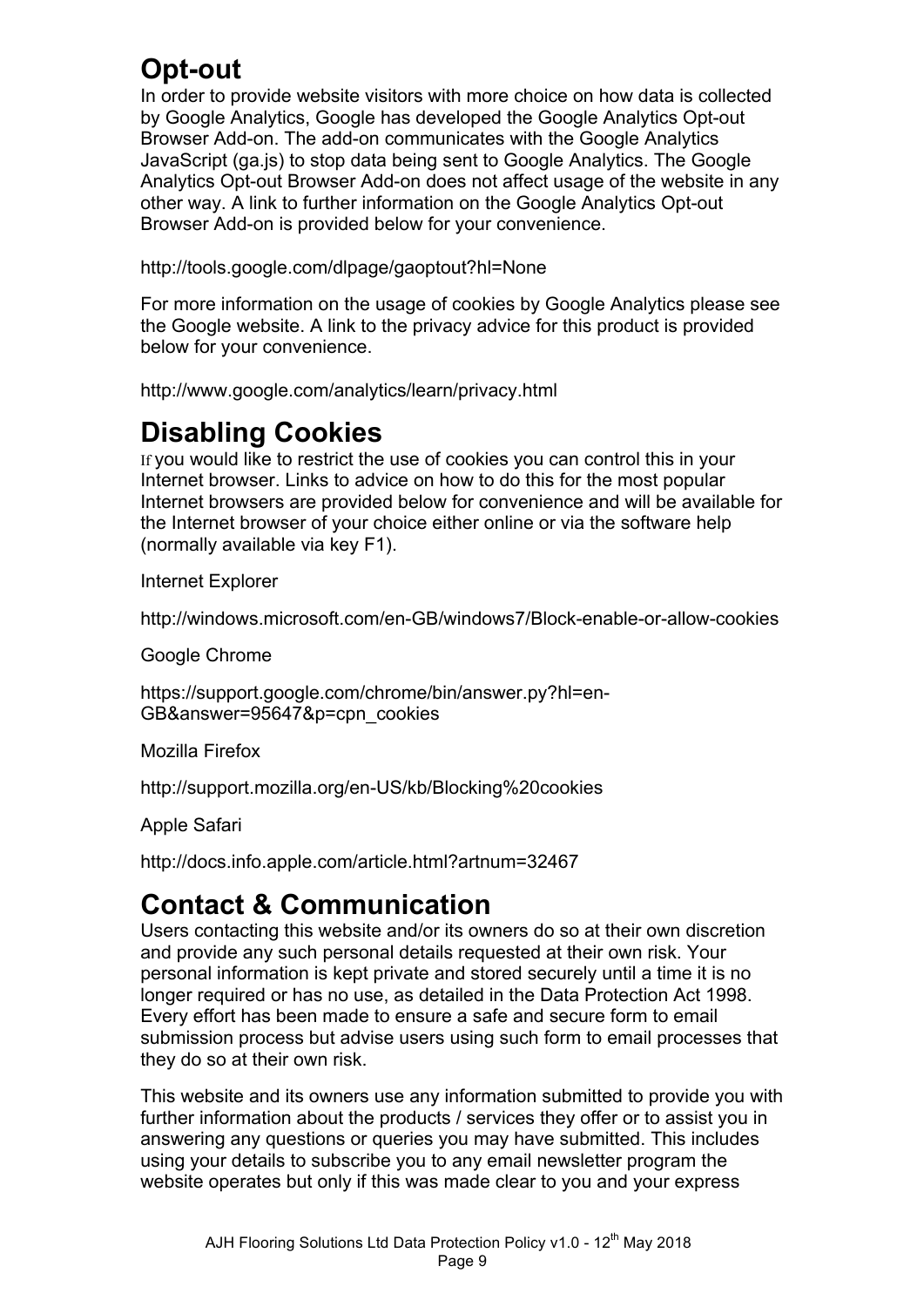permission was granted when submitting any form to email process. Or whereby you the consumer have previously purchased from or enquired about purchasing from the company a product or service that the email newsletter relates to. This is by no means an entire list of your user rights in regard to receiving email marketing material. Your details are not passed on to any third parties.

## **Email Newsletter**

This website operates an, occasional, email newsletter program, used to inform subscribers about products and services supplied by this website. Users can subscribe through an online automated process should they wish to do so but do so at their own discretion. Some subscriptions may be manually processed through prior written agreement with the user.

Subscriptions are taken in compliance with UK Spam Laws detailed in the Privacy and Electronic Communications Regulations 2003. All personal details relating to subscriptions are held securely and in accordance with the Data Protection Act 1998. No personal details are passed on to third parties nor shared with companies / people outside of the company that operates this website. Under the Data Protection Act 1998 you may request a copy of personal information held about you by this website's email newsletter program. A small fee will be payable. If you would like a copy of the information held on you please write to the business address at the bottom of this policy.

Email marketing campaigns published by this website or its owners may contain tracking facilities within the actual email. Subscriber activity is tracked and stored in a database for future analysis and evaluation. Such tracked activity may include; the opening of emails, forwarding of emails, the clicking of links within the email content, times, dates and frequency of activity [this is by no far a comprehensive list].

This information is used to refine future email campaigns and supply the user with more relevant content based around their activity.

In compliance with UK Spam Laws and the Privacy and Electronic Communications Regulations 2003 subscribers are given the opportunity to un-subscribe at any time through an automated system. This process is detailed at the footer of each email campaign. If an automated un-subscription system is unavailable clear instructions on how to un-subscribe will by detailed instead.

# **External Links**

Although this website only looks to include quality, safe and relevant external links, users are advised adopt a policy of caution before clicking any external web links mentioned throughout this website. (External links are clickable text / banner / image links to other websites.)

The owners of this website cannot guarantee or verify the contents of any externally linked website despite their best efforts. Users should therefore note they click on external links at their own risk and this website and its owners cannot be held liable for any damages or implications caused by visiting any external links mentioned.